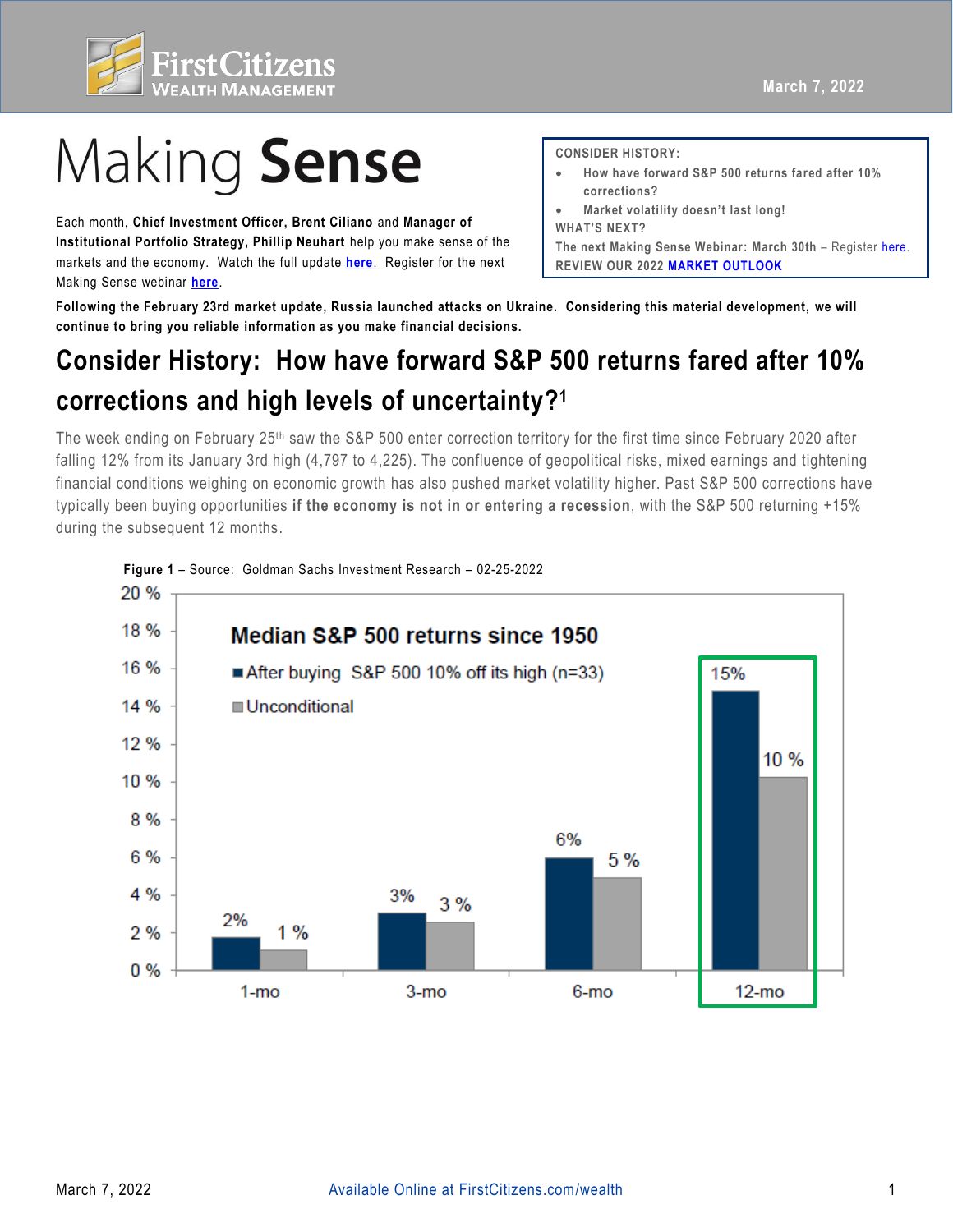

Additionally, 25 of the 33 occurrences (76%) post-1950 saw forward S&P 500 returns above zero, with 19 of the 33 (58%) seeing 12-month forward returns north of 10%. **Thus, the key takeaway is that market volatility doesn't last long, and 10% corrections in the S&P 500 have historically been good buying opportunities.** 



 One of the more often stated concerns we hear is how will various events – either at home or abroad – impact investment nest eggs. There always seems to be something to worry about, and it is normal human instinct to believe that these events, whatever they may be, will have some undue impact on the value of one's investment portfolio.

 In Figure 3 below, we highlight the US Economic & Policy Uncertainty Index. This index measures the broad level of uncertainty in the US across multiple components including policy changes and estimates, market and economic forecasts as well as media references to uncertainty and volatility.

With the events unfolding between Russia and Ukraine coupled with Fed policy uncertainty, the US Policy Uncertainty Index is sitting above the 99th percentile at a level of 343.43 (14-day moving average), marking one of the highest readings in more than 20 years. **As a forward indicator, higher levels of uncertainty have yielded** *higher forward market returns, not lower***.** Trust me, we understand how counter-intuitive it sounds, but extremely elevated levels of policy uncertainty are more often found near market lows than peaks.